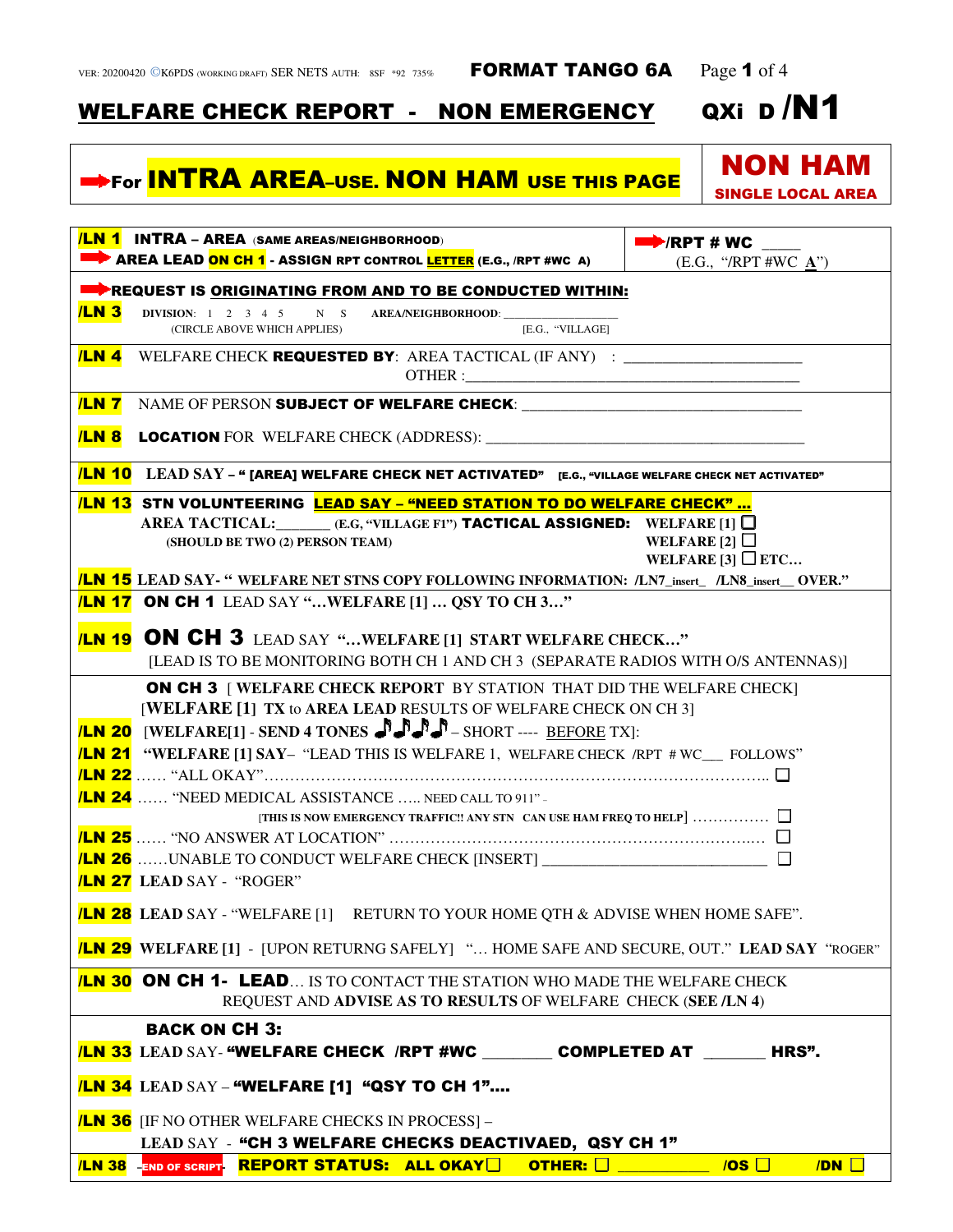|        |                                                                                                                                                                                                                                                                                                                                                                                                                                   | <b>WELFARE CHECK REPORT - NON EMERGENCY</b>                                                                                                                                                          | QXi D/N1                         |  |
|--------|-----------------------------------------------------------------------------------------------------------------------------------------------------------------------------------------------------------------------------------------------------------------------------------------------------------------------------------------------------------------------------------------------------------------------------------|------------------------------------------------------------------------------------------------------------------------------------------------------------------------------------------------------|----------------------------------|--|
|        |                                                                                                                                                                                                                                                                                                                                                                                                                                   | For INTER AREA DURING HAM NET - USE THIS PAGE.                                                                                                                                                       | <b>HAM</b>                       |  |
| N      |                                                                                                                                                                                                                                                                                                                                                                                                                                   | $\Rightarrow$ /RPT # WC<br><b>ILN 1 INTER – AREA (BETWEEN DIFFERENT AREAS/NEIGHBORHOODS)</b>                                                                                                         |                                  |  |
| C      |                                                                                                                                                                                                                                                                                                                                                                                                                                   | REFERENCE SER NCS /RPT # ______ (FMT T9A)<br>NET CONTROL - ASSIGN REPORT CONTROL NUMBER                                                                                                              |                                  |  |
| s      |                                                                                                                                                                                                                                                                                                                                                                                                                                   | REQUEST IS ORIGINATING FROM: (INFORMATION FROM FMT TANGO 9A)                                                                                                                                         |                                  |  |
|        |                                                                                                                                                                                                                                                                                                                                                                                                                                   | <b>LN 2</b> Reference for this report is SER NET CONTROL /RPT # (SOURCE FMT T9A)                                                                                                                     |                                  |  |
| R      |                                                                                                                                                                                                                                                                                                                                                                                                                                   | <b>ILN 3 A.</b> DIVISION: 1 2 3 4 5 N S AREA/NEIGHBORHOOD:<br>[E.G., "VILLAGE]<br>(CIRCLE ABOVE WHICH APPLIES)                                                                                       | <b>B</b> CH 1 = CH __ (see Pg 3) |  |
| X      | <mark>/LN 4</mark> REQUEST RELAYED INTO HAM NET BY: _**________CALL SIGN  TACTICAL IS AUTOMATICALLY <mark>"[AREA] WELFARE"</mark> ]                                                                                                                                                                                                                                                                                               |                                                                                                                                                                                                      |                                  |  |
| п      | <mark>ILN 5</mark> NCS SAY " [**CALL SIGN ] YOU ARE [AREA] WELFARE, OVER …" (THIS IS CONTACT FOR RELAY BACK INTO AREA OF ORIGINATION)<br>[E.G., "VILLAGE WELFAE"]                                                                                                                                                                                                                                                                 |                                                                                                                                                                                                      |                                  |  |
| N      | <b>Example 2</b> LOCATION OF PERSON SUBJECT OF WELFARE CHECK (IN ANOTHER AREA):                                                                                                                                                                                                                                                                                                                                                   |                                                                                                                                                                                                      |                                  |  |
| Р      |                                                                                                                                                                                                                                                                                                                                                                                                                                   | <b>ILN 6 /A</b> DIVISION: 1 2 3 4 5 N S AREA/NEIGHBORHOOD:                                                                                                                                           | <b>B</b> CH $1 = CH$ (see Pg 3)  |  |
| U      | [E.G., "VILLAGE]<br>(CIRCLE ABOVE WHICH APPLIES)                                                                                                                                                                                                                                                                                                                                                                                  |                                                                                                                                                                                                      |                                  |  |
| т      | <b>ILN 7</b> NAME OR TACTICAL OF PERSON SUBJECT OF WELFARE CHECK: NAME OR TACTICAL OF PERSON SUBJECT OF WELFARE CHECK:<br>ILN 8 LOCATION / ADDRESS WHERE WELFARE CHECK TO BE DONE:                                                                                                                                                                                                                                                |                                                                                                                                                                                                      |                                  |  |
|        |                                                                                                                                                                                                                                                                                                                                                                                                                                   | <b>LN 9</b> MESSAGE (IF ANY) FROM PERSON REQUESTING WELFARE CHECK:                                                                                                                                   |                                  |  |
|        |                                                                                                                                                                                                                                                                                                                                                                                                                                   | NET CONTROL (DURING SER HAM NET) - SET UP WELFARE NET (SUB NET) & ASSIGN TACTICALS]                                                                                                                  |                                  |  |
| N      |                                                                                                                                                                                                                                                                                                                                                                                                                                   | <b>ILN 10 NET CNTRL SAY [OR HAM IF NO NET] - "SHINGLETOWN INTER AREA WELFARE CHECK NET ACTIVATED"</b>                                                                                                |                                  |  |
| c<br>s |                                                                                                                                                                                                                                                                                                                                                                                                                                   | <b>ILN 11</b> NCS SAY - "NEED STN TO ACT AS WELFARE CONTROL. TACTICAL = " <b>WELFARE CONTROL</b> ": (call sign)                                                                                      |                                  |  |
|        | <b>/LN 12</b>                                                                                                                                                                                                                                                                                                                                                                                                                     | [NOTE: IF NO SER NET IN PROCESS, THEN MAY NOT NEED TO SET UP A "WELFARE CONTROL" STATIONI.<br>[IN THAT CASE, [AREA] WELFARE WOULD BE RUNNING OPERATION AND ASKING FOR STNT TO MAKE THE AREA CONTACT] |                                  |  |
| s<br>Е |                                                                                                                                                                                                                                                                                                                                                                                                                                   | <b>LN 13</b> NCS SAY - "NEED STN TO CONTACT [INSERT SUBJECT AREA <i>L</i> N6]: TACTICAL = " <b>WELFARE 1"</b> ________ (call sign)                                                                   |                                  |  |
| т      | <b>LN 14</b> NCS SAY -" ___ (call sign FROM /LN4) – YOUR TACTICAL IS " <b>[AREA ]WELFARE"</b> . [E.G., "VILLAGE WELFARE].                                                                                                                                                                                                                                                                                                         |                                                                                                                                                                                                      |                                  |  |
| U      | <b>LN 15</b> NCS SAY-"WELFARE NET STNTS COPY FOLLOWING INFO: /LN1, 2,3,4_/LN6A,B_/LN7_/LN8_/LN9_" (ABOVE)<br><b>/LN 16</b> NCS SAY -"WELFARE NET STATIONS - CONDUCT WELFARE CHECK AND RPT BACK ON PRIMARY NET FREO."                                                                                                                                                                                                              |                                                                                                                                                                                                      |                                  |  |
| P      |                                                                                                                                                                                                                                                                                                                                                                                                                                   |                                                                                                                                                                                                      |                                  |  |
|        |                                                                                                                                                                                                                                                                                                                                                                                                                                   | <b>ILN 18 •• [NOTE: NCS CONTINUE WITH SER NET ON PRIM FREQUENCY].</b>                                                                                                                                |                                  |  |
|        | NOTE: WELFARE CHECKS MAY REQUIRE RELAY THROUGH LOCAL AREA MURS / FRS FREQUENCY PLANS IN ORDER TO HAVE LOCAL NEIGHBORS<br>CHECK ON THE SPECIFIC NEIGHBOR AND/OR REPORT BACK TO THE PERSON MAKING THE REQUEST) – LOCAL AREA TO ACTIVATE LOCAL NET (CH<br><b>3 - OPERATIONS).</b> Field Teams: USE TWO (2) PERSON TEAMS.<br><b>Example 2 CAUTION - BELOW IS ON THE WELFARE NET FREQ! [WELFARE CONTROL ON WELFARE NET FREQUENCY]:</b> |                                                                                                                                                                                                      |                                  |  |
| S      | <b>LN 19 WELFARE CONTROL</b> , SAY – "WELFARE 1, TX WELFARE CHECK REQUEST TO AREA [insert]                                                                                                                                                                                                                                                                                                                                        |                                                                                                                                                                                                      |                                  |  |
| U      | USING AREA CH 1 which is CH _______ REQUEST AREA TO CONDUCT WELFARE CHECK, RELAY ANY                                                                                                                                                                                                                                                                                                                                              |                                                                                                                                                                                                      |                                  |  |
| в      | MESSAGE, AND REPORT BACK, OVER "                                                                                                                                                                                                                                                                                                                                                                                                  |                                                                                                                                                                                                      |                                  |  |
|        | (WELFARE 1 RECEIVES WELFARE CHECK RPT FROM AREA ON AREA CH 1.)& RELAYS TO WELFARE CONTRL.<br>LN 20 [WELFARE 1 SEND 4 TONES ] J J J - SHORT ---- BEFORE TX]: [REPORT OPTIONS INCLUDE]                                                                                                                                                                                                                                              |                                                                                                                                                                                                      |                                  |  |
|        |                                                                                                                                                                                                                                                                                                                                                                                                                                   | <b>/LN 21</b> WELFARE 1, SAY- "WELFARE CNTRL AND [AREA] WELFARE-COPY RPT: Welfare CK Report: /RPT # WC                                                                                               |                                  |  |
| N      | /LN 22                                                                                                                                                                                                                                                                                                                                                                                                                            |                                                                                                                                                                                                      |                                  |  |
|        | <b>/LN 23</b>                                                                                                                                                                                                                                                                                                                                                                                                                     | [IF ANY ] "MESSAGE FROM SUBJECT OF WELFARE CHECK – " [INSERT]                                                                                                                                        |                                  |  |
| Е      | <b>/LN 24</b><br><b>/LN 25</b>                                                                                                                                                                                                                                                                                                                                                                                                    | "NEED MEDICAL ASSISTANCE." NEED CALL TO 911" - [THIS IS NOW EMERGENCY TRAFFIC!! ANY STN CAN USE HAM FREQ TO HELP] $\Box$                                                                             |                                  |  |
| Т      |                                                                                                                                                                                                                                                                                                                                                                                                                                   | <b>/LN 26</b> "UNABLE TO CONDUCT WELFARE CHECK [INSERT] ___________________________                                                                                                                  |                                  |  |
|        |                                                                                                                                                                                                                                                                                                                                                                                                                                   | <mark>ILN 27</mark> WELFARE CONTROL SAY - "ROGER"                                                                                                                                                    |                                  |  |
|        |                                                                                                                                                                                                                                                                                                                                                                                                                                   | <b>ILN 28 WELFARE CONTROL</b> SAY - "WELFARE 1, ADVISE WHEN HOME AND SAFE".                                                                                                                          |                                  |  |
| O      |                                                                                                                                                                                                                                                                                                                                                                                                                                   | <b>ILN 29</b> (WHEN APPROPRIATE) WELFARE [1] SAY - "WELFARE CONTROL THIS IS WELFARE [1] - HOME SAFE AND<br>SECURE, OUT"  WELFARE CONTROL "ROGER"                                                     |                                  |  |
| P      |                                                                                                                                                                                                                                                                                                                                                                                                                                   | <b>ILN 30 WELFARE CONTROL</b> SAY: "[AREA ] WELFARE - RELAY WELFARE <b>/RPT</b> # WC____ INTO AREA REQUESTING<br>WELFARE CHECK. ADVISE WHEN DONE. OVER "                                             |                                  |  |
| S      |                                                                                                                                                                                                                                                                                                                                                                                                                                   | <b>LN 31</b> WELFARE 1 SAY:  "WELFARE CONTROL THIS IS [AREA ] WELFARE – RELAY OF WELFARE CHECK RPT # WC                                                                                              |                                  |  |
|        |                                                                                                                                                                                                                                                                                                                                                                                                                                   | COMLETED. [AREA ] WELFARE - HOME SAFE AND SECURE, OUT"<br><b>LN 32</b> WELFARE CONTROL - SAY "ROGER"                                                                                                 |                                  |  |
|        |                                                                                                                                                                                                                                                                                                                                                                                                                                   | <b>LIN 33</b> WELFARE CONTROL - SAY "ALL STATIONS "WELFARE /RPT #WC ______ IS COMPLETED AT ____________ HRS.                                                                                         |                                  |  |
|        | <b>[AND IF NO OTHER OUTSTANDING WELFARE CHECKS] SAY</b>                                                                                                                                                                                                                                                                                                                                                                           |                                                                                                                                                                                                      |                                  |  |
|        | <b>/LN 34</b><br>- "WELFARE NET DEACTIVATE, CLOSE DOWN ANY WELFARE RELAY SUB NETS AND QSY SCAN PLAN. OUT"                                                                                                                                                                                                                                                                                                                         |                                                                                                                                                                                                      |                                  |  |
|        |                                                                                                                                                                                                                                                                                                                                                                                                                                   | <b>/LN 35</b> ACTION ->WELFARE CONTROL QSY PRIMARY NET FREQUENCY:                                                                                                                                    |                                  |  |
| N<br>C | <b>ILN 36</b> WELFARE CONTROL SAY - " NET CONTROL THIS IS WELFARE CONTROL  WELFARE CHECK REPRT # WC<br>IS COMPLETED. WELFARE NET DEACTIVATED" "QSY PRIM NET [SCAN PLAN]" "OUT"<br>[IF WELFARE CHECK IS IN PROCESS - THEN RPT "IN PROCESS" AND DO NOT DEACTIVATE]                                                                                                                                                                  |                                                                                                                                                                                                      |                                  |  |
| S      | /LN 37 NET CONTROL, SAY - "ROGER".                                                                                                                                                                                                                                                                                                                                                                                                |                                                                                                                                                                                                      |                                  |  |
|        |                                                                                                                                                                                                                                                                                                                                                                                                                                   | <b>/LN 38</b> PEND OF SCRIPT- <b>REPORT STATUS: ALL OKAY □ OTHER:</b> □<br>$/$ <b>OS</b> $\Box$                                                                                                      | $/DN$ $\Box$                     |  |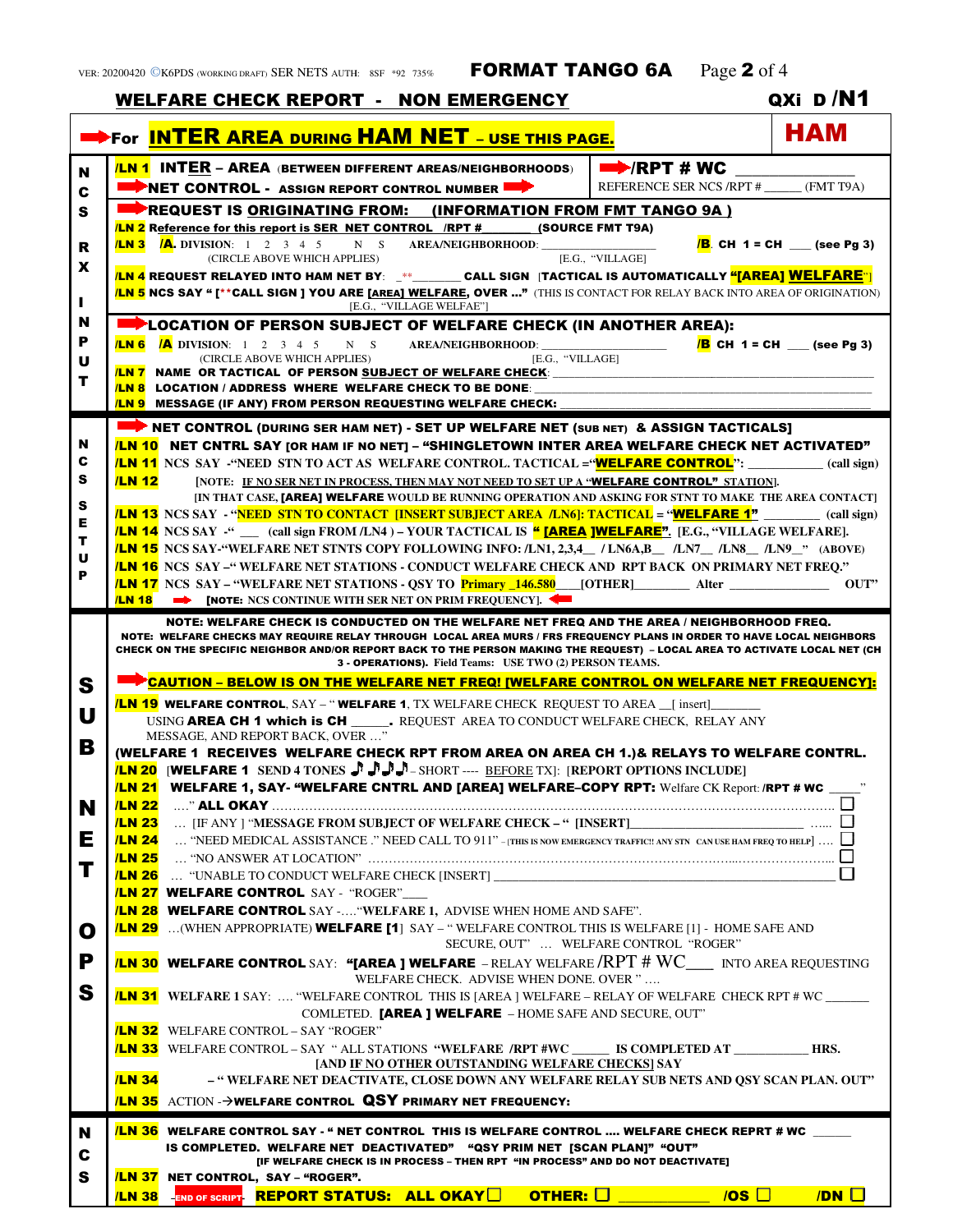